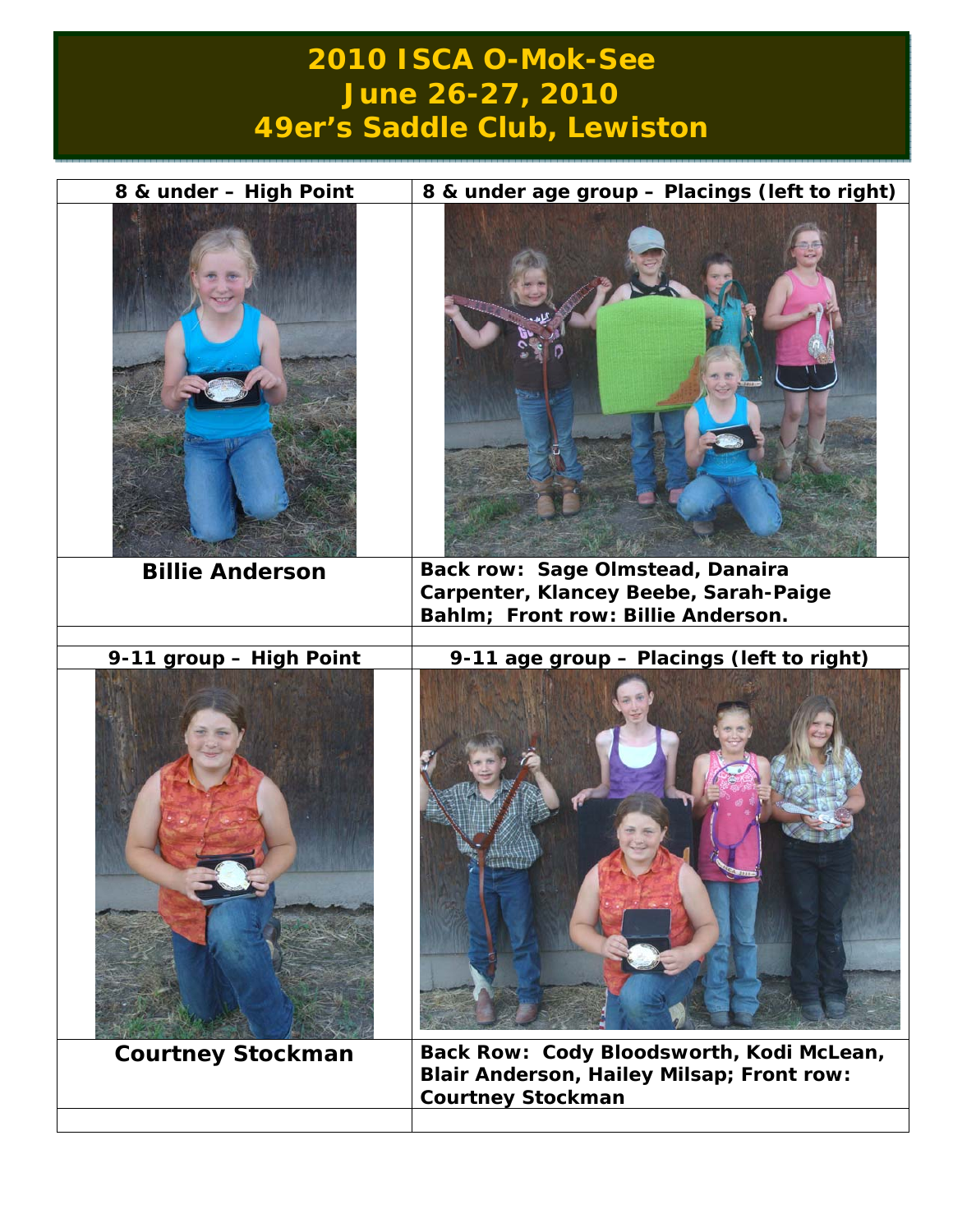| 12-15 group - High Point                        | 12-15 age group - Placings (left to right)                                                                                            |
|-------------------------------------------------|---------------------------------------------------------------------------------------------------------------------------------------|
|                                                 |                                                                                                                                       |
| McKayla Morgan accepting<br>for Kyle Hoodenpyle | Back row: Wyatt Stockman, Te-Ata<br>Montgomery, Emily Lisher, Kristina<br>Halvorsen; Front row: McKayla Morgan for<br>Kyle Hoodenpyle |
| 16-24 women group -                             | 16-24 women age group - Placings                                                                                                      |
| <b>High Point</b>                               | (left to right)                                                                                                                       |
| <b>Torrie Oster</b>                             | Back row: Joleen Larson, Amber<br>Schonewald, Elizabeth Gibbs, missing Leah<br>Johnston; Front row: Torrie Oster                      |
|                                                 |                                                                                                                                       |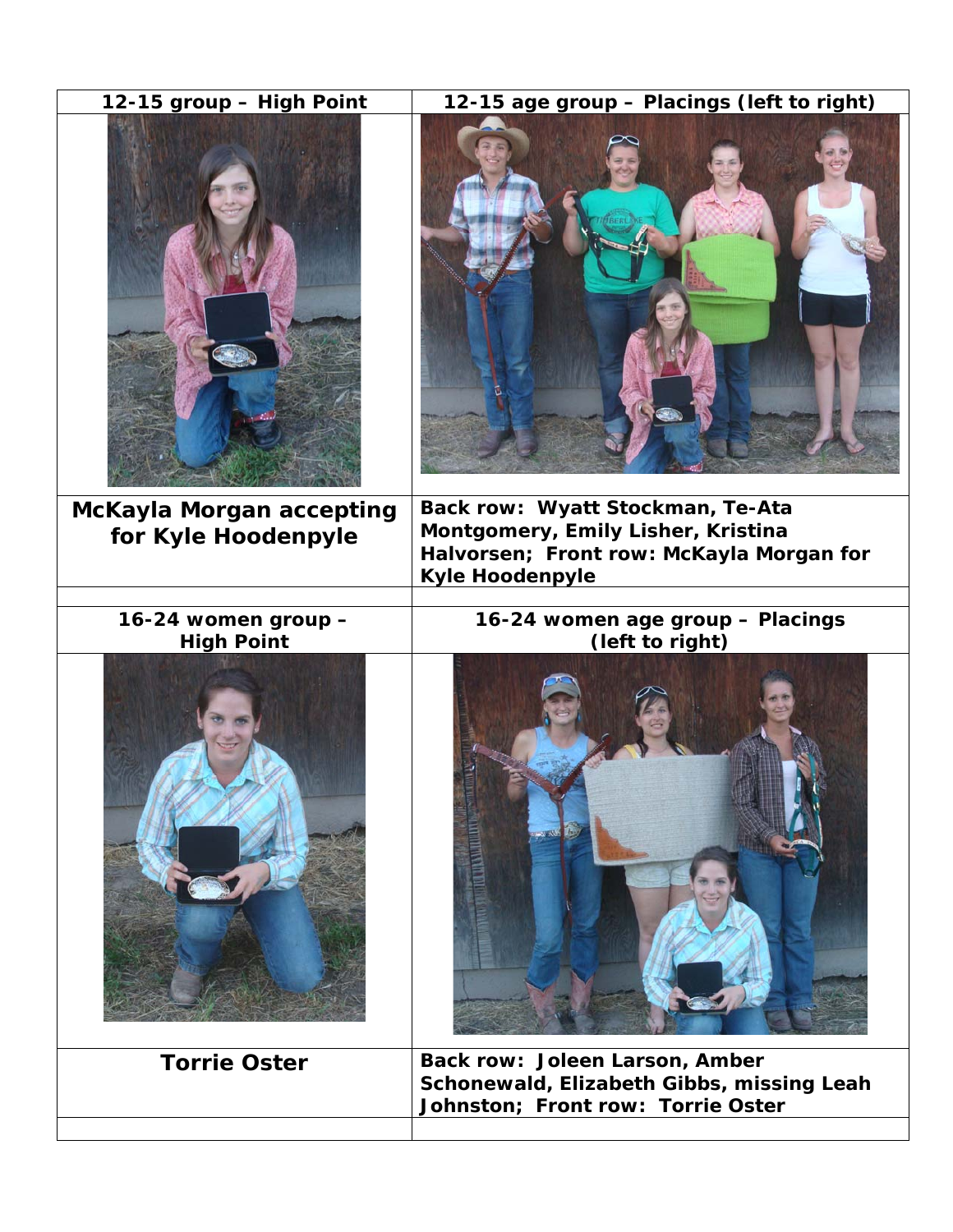| 16-39 men group - High Point | 16-39 men age group - Placings<br>(left to right)                                                                         |
|------------------------------|---------------------------------------------------------------------------------------------------------------------------|
| <b>Jay Ross</b>              | Back row: Denny Neilson, Ryan Reh, Brian<br>Hoodenpyle, Mitch Hymas; Front row: Jay<br><b>Ross</b>                        |
| 25-39 women group - High     | 25-39 women age group - Placings                                                                                          |
| Point                        | (left to right)                                                                                                           |
| Jessi Dammerman              | Back row: Brandi VanBuren, Stacey Hymas,<br>Kodi McClean for Jessica Allen, Kim<br>Carpenter; Front row: Jessi Dammerman. |